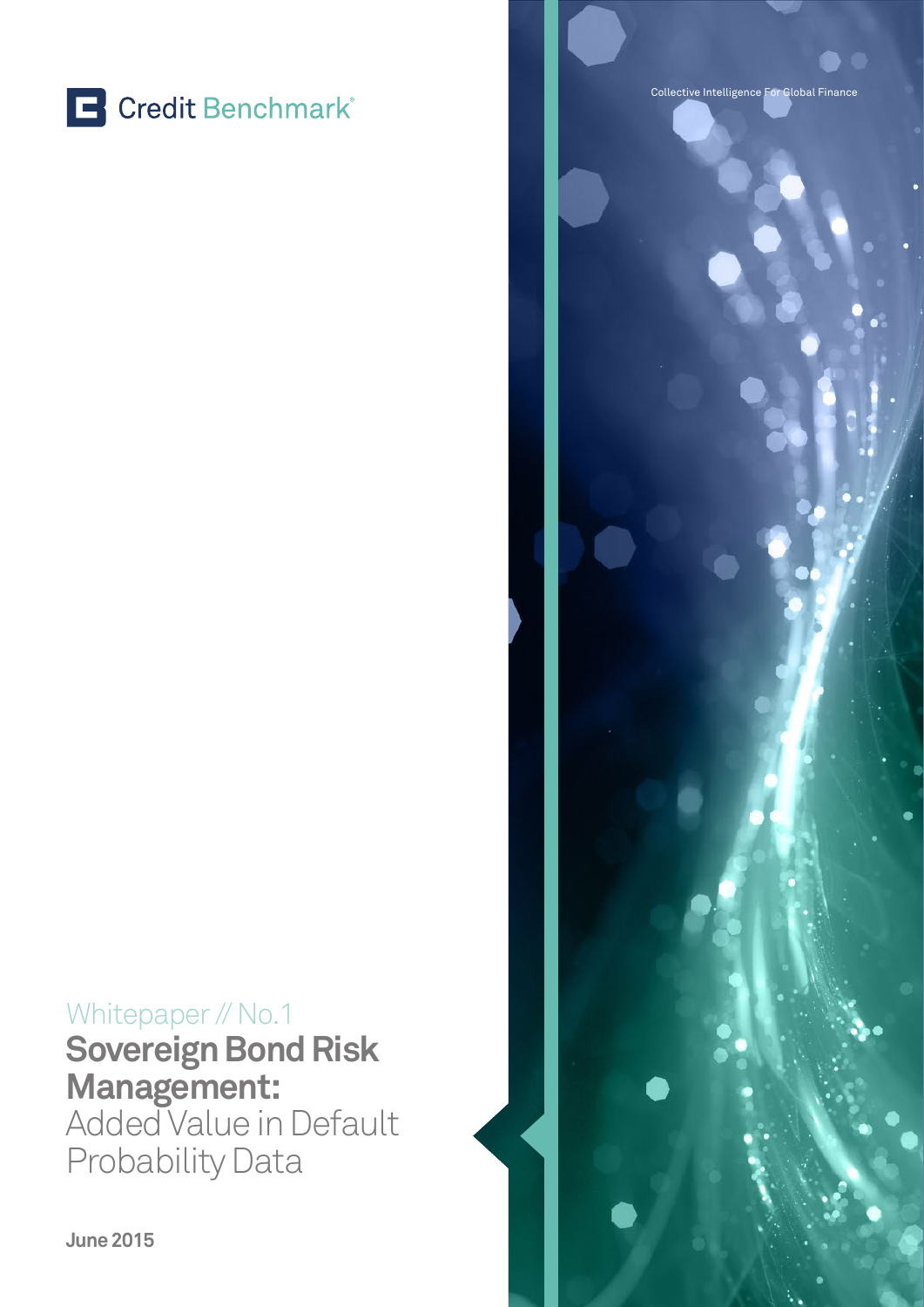### Introduction

In the current low yield environment, many Sovereign bonds issued by different countries are priced at similar levels. However, this report demonstrates that default probability estimates made by IRB banks for the same Sovereigns show major differences. Using data from 2011 and 2012, this report provides a framework for pricing default risk with important implications for efficient bank and CCP risk management.

- › The Sovereign Bond market is the benchmark for global interest rates, and is also the most trusted and liquid form of collateral for a growing number of financing and margining transactions. Developed market Government bonds are now so highly valued that in some cases – such as Germany - investors have at times been close to having to pay to hold them.
- › But choosing between Government bonds is now almost a binary decision. Most market participants are willing to pay a fee (effectively an insurance policy) to minimize the credit risk to capital; but some may choose to run a large capital risk and hope to accumulate enough income to compensate. For example, Russian bonds recently yielded above 11%, while Greek Government bonds have recently traded as high as 13%; and Argentinian bonds peaked at 19%.
- A few bond markets still occupy the middle ground - Australia has traditionally traded at a significant premium to the other G7 markets due to inflation risk. But it is becoming harder to distinguish between the highest quality bonds.
- › **Default risk is one metric which does offer a clear differentiator**. For a better understanding of how banks view default risk, this report draws on the research and experience of banks' credit analysts. With more than 100 IRB banks employing thousands of credit analysts around the world, there is considerable scope to broaden and deepen understanding of Sovereign credit risk.

› IRB data can provide consensus ratings (derived from these default probabilities) on previously unrated Sovereign countries; it highlights where bank views differ from Credit Rating Agencies; it can be used to finesse the rankings of high quality Sovereigns, and it can be used to price default risk.

**Credit Benchmark** 

- **>** Credit Benchmark provides a service for banks which aggregates IRB default probability estimates to calculate a consensus risk estimate across a broad range of exposures for each participating bank. Moreover, IRB derived probabilities go beyond the ordinal nature of agency credit ratings and provide cardinal values.
- Credit Benchmark research suggests that, after adjusting yields for inflation, there remains significant differentiation between Sovereign bond real yields - and this difference can be explained by variances in perceived probability of default.
- › Research also shows that over time, this difference is reflected in bond yields as markets adjust to changing perceptions of Sovereign credit risk.
- These results have implications for efficient bank and CCP risk management as well as collateral choices.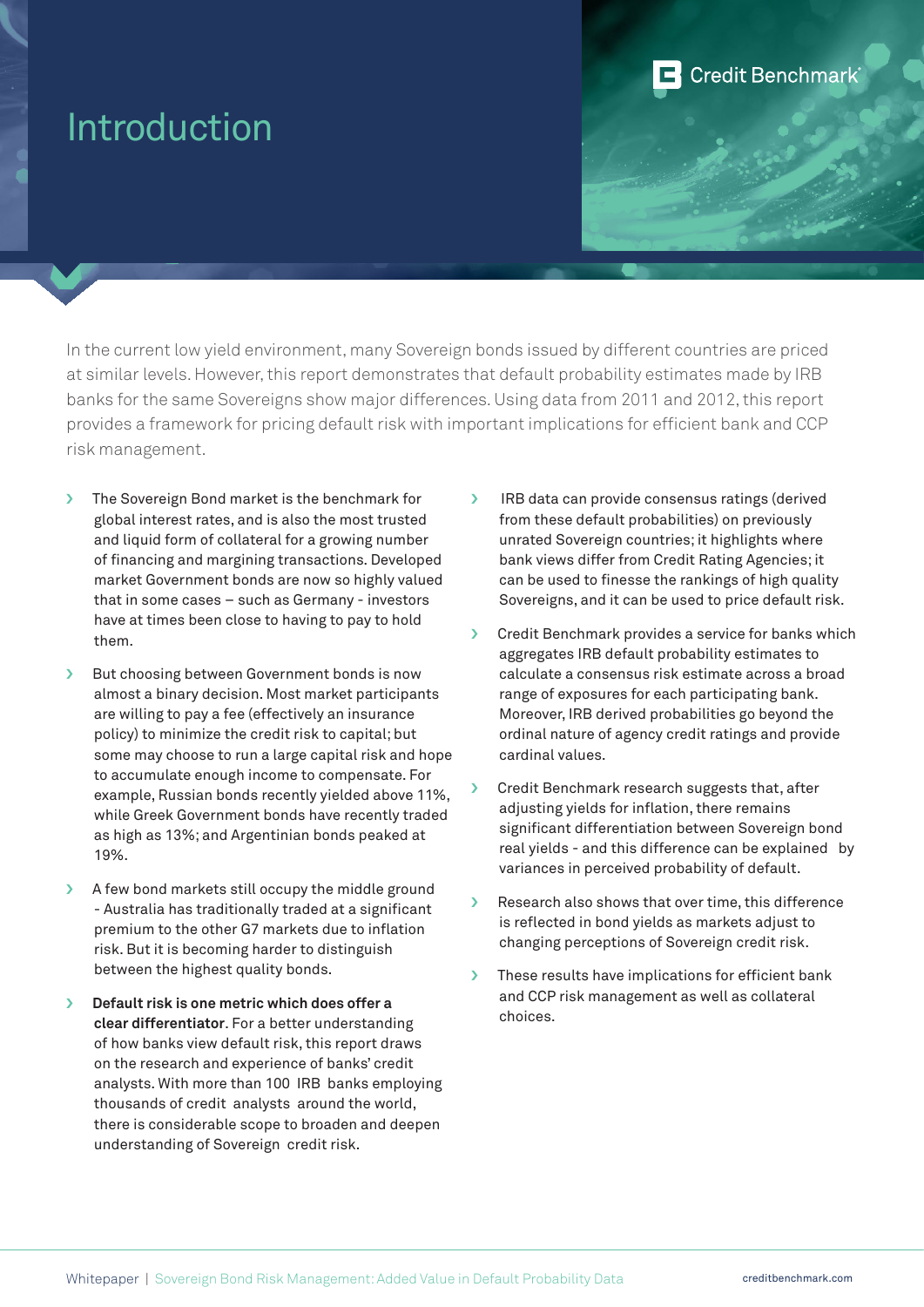# Sovereign Rating Coverage

The four major Credit Rating agencies – S&P, Moody's, Fitch, DBRS – cover 142 of the 209 Sovereign states<sup>1</sup>. They are often in close alignment on individual Sovereign ratings.

The chart below shows the depth of coverage:

### **Exhibit 1: Rating Agency coverage**



This shows that 19 countries are only rated by one agency; 38 are covered by 2 of the 4; 55 are covered by 3 of the agencies, and 30 states are covered by all 4 agencies. However, 67 of the Sovereign states are not rated by any of the major agencies. It is worth noting that some of the unrated Sovereigns may have no external debt and therefore have no need to purchase an external rating.

The Credit Benchmark dataset - based on Probability of Default (PD) submissions from banks - does contain data on a growing number of these 67 states. This may be because one or more of the IRB banks is providing a credit line (e.g. a short term overdraft) to some of these unrated Sovereigns, or is conducting business with an obligor in that country. This additional form of credit assessment sheds light on a previously opaque area, where banks and corporate treasurers have had to rely on their own analysis or imperfect proxies such as OECD country ratings for business planning, DCF calculations, and individual loan decisions.

1 Some Sovereigns are disputed, or only recognized by a minority of other Sovereign states.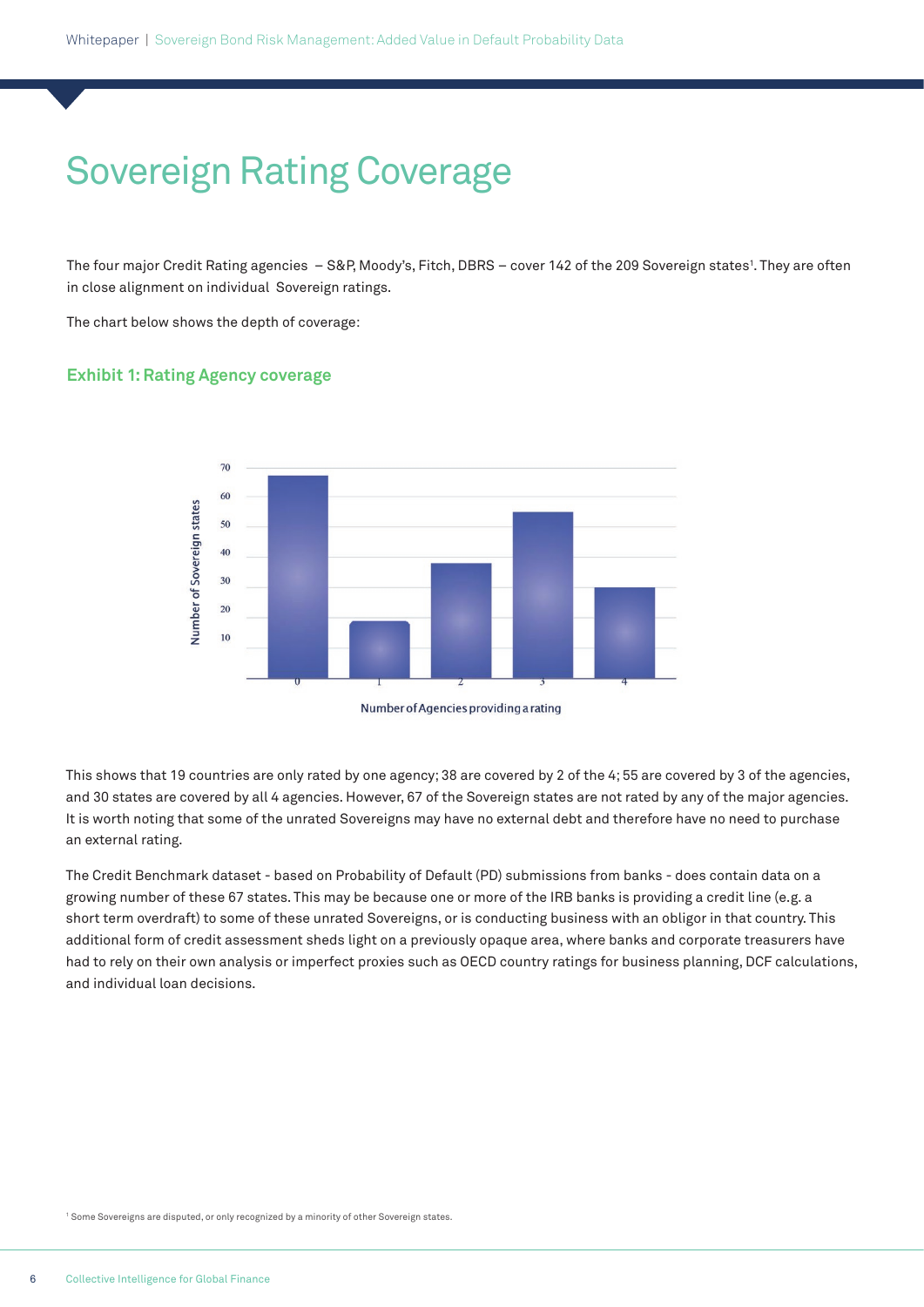And as the following chart shows, even where ratings coverage is available, there are considerable differences between Rating Agency opinions and bank risk model PD estimates.

### **Exhibit 2: Sovereign PD estimates vs S&P Ratings**



Each point plotted above represents a Sovereign state. Two of these - at the top of the chart - have identical ratings, but the staggered x-axis scale shows that their respective PD estimates differ by a large proportion. Similarly, a number of Sovereigns have near identical PDs but very different agency ratings.

So even where a rating exists, there are powerful reasons to use PD based data. As the discussion of unrated Sovereigns shows, PD estimates may be the only way to ensure consistency across all Sovereign ratings.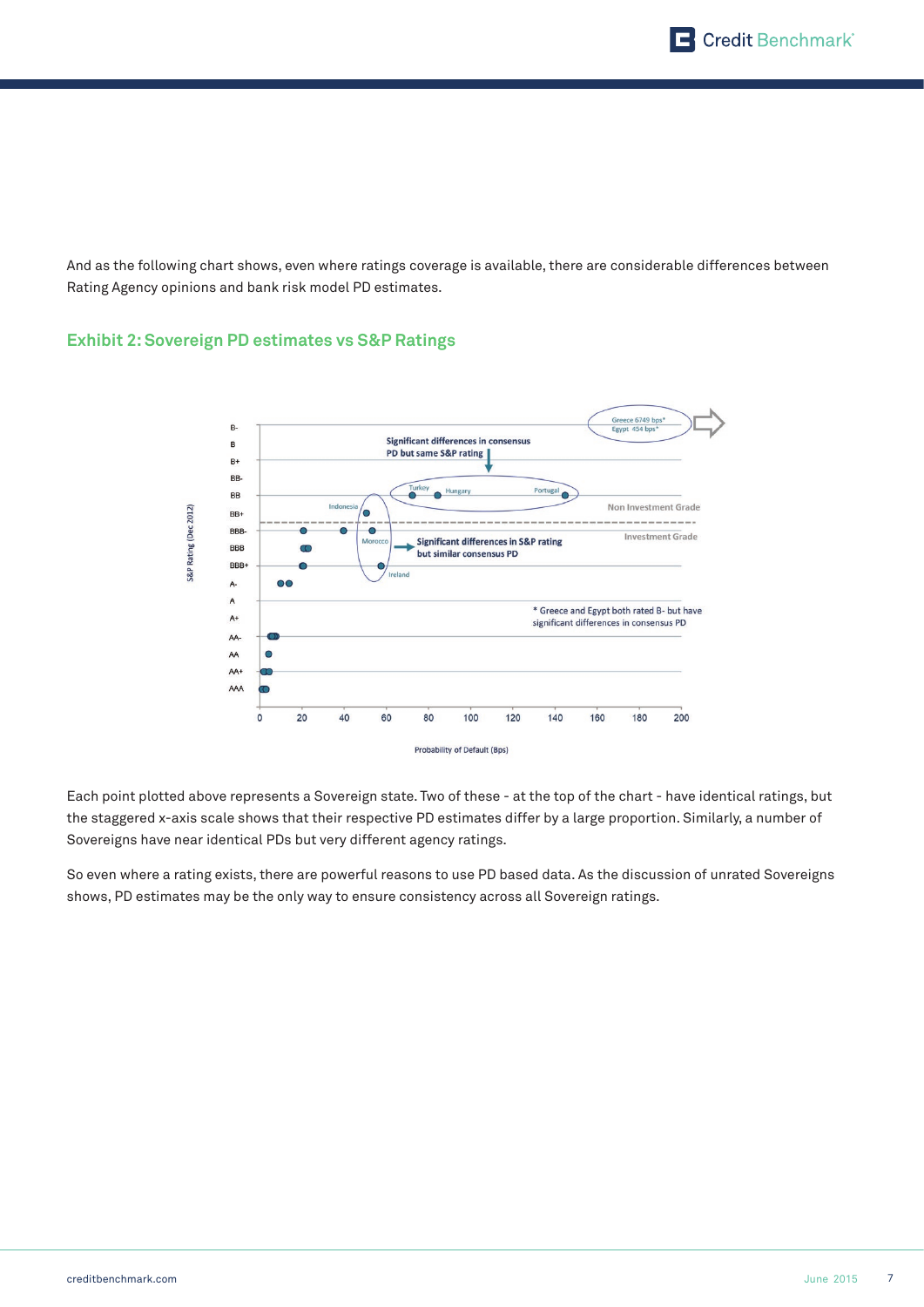### Use of Default Probabilities to Segment the Sovereign Universe

In this section, we analyze the value of PD data in differentiating between Sovereign bonds (and by extension the Sovereign credit risk directly). The analysis covers 32 consensus Sovereign probabilities of default collected by Credit Benchmark for year end 2011 and 2012. The following chart shows these estimates, plotted against the corresponding real 10 year yields for each Sovereign. Plotting real yields against default probabilities shows the extent to which the bond market has adjusted for the relative risks of the Sovereign bonds:

#### **Exhibit 3: Probability of Default vs Real Yield**



Probability of Default (Bps)

The chart shows the best fit line (the middle line), and identifies obligor outliers using boundary lines – the upper bound is dark blue and the lower bound is pale blue. The obligor data has been filtered using a number of calibrations for these upper and lower bounds; in this paper we focus on ranges of +/- 1.5% points above and below the fitted line. Obligors which lie outside of these lines are clearly differentiated from the main group. This gives an approximate indication of the real yield risk premium associated with different default risks.

The rationale for this approach to differentiating between Sovereigns is as follows: if the forward-looking Sovereign PDs contain useful information, then the real yields of outliers can be viewed as over-compensating relative to the underlying risk of that Sovereign in a portfolio. This implies that real yields could fall (and bond prices rise) when markets move to reflect the lower perceived risk. Conversely, obligors with low real yields are not compensating for the underlying credit risk, implying that real yields could rise (and bond prices fall).

 $2$  The real 10 year yields were generated by subtracting actual inflation from the nominal 10 year yield. Although subtracting 10 year inflation expectations rather than actual inflation is generally used to generate a 10 year real bond yield, the paucity and inconsistent nature of survey data spawns additional challenges for comparative analyses. Actual inflation and expected inflation are highly correlated, and given the comparative nature of the analysis, the consistency of the data is a more important factor. NB: Total return data, nominal yields and inflation all sourced from Thomson Reuters Datastream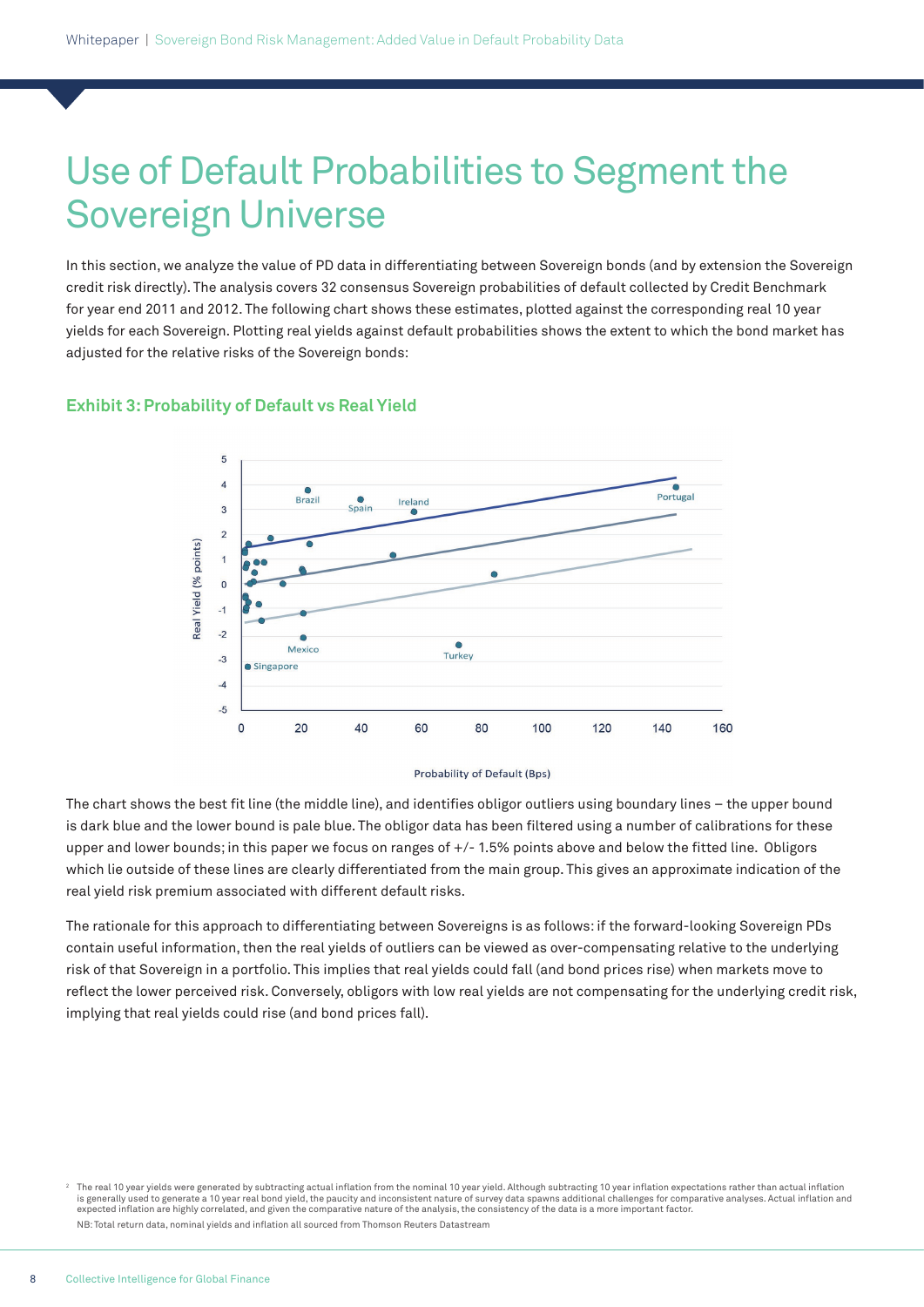## **Results**

The analysis uses +/- 1.5 percentage point lower and upper bounds from Exhibit 3 to compare end 2011 and end 2012 real yields to Credit Benchmark PD estimates. The subsequent changes in yields are calculated for the identified outliers over the subsequent 12 month periods.

The average annual USD returns for the upper and lower groups of outlying Sovereigns are shown in the first column below. Sample returns and standard deviations across the 32 Sovereigns are averaged across the two time periods.

For comparison purposes, the Exhibit 4 below also shows the results based just on real yields and CDS.

### **Exhibit 4: Comparison of outlier groups**

|                                 | Total Return % (USD, Average) | <b>Standard Deviation %</b> |
|---------------------------------|-------------------------------|-----------------------------|
| <b>Total Portfolio</b>          | $-0.90$                       | 11.5                        |
| Real Yield vs CB PD Upper Bound | 7.47                          | 12.4                        |
| Real Yield vs CB PD Lower Bound | $-4.28$                       | 11.4                        |
| <b>Real Yield Upper Bound</b>   | 6.56                          | 13.8                        |
| <b>Real Yield Lower Bound</b>   | $-3.20$                       | 13.1                        |
| <b>CDS Upper Bound</b>          | 7.03                          | 15.5                        |
| <b>CDS Lower Bound</b>          | 1.50                          | 7.3                         |

This table shows that default probabilities are a valuable additional dataset for risk managers. They go beyond nominal yield, real yield, and CDS spread to help identify the highest quality Sovereigns.

For example, the first set of upper and lower bounds refer to groups of high and low real yield Sovereign bonds which are further filtered by PD. These show an average differential price change over the 2 year period of 11.7% points. This is partly because the Sovereign bonds with the highest real yields outperformed by 7.47% and partly because those with the lowest real yield underperformed by 4.28%. The volatility of the two sets of bonds are 12.38 and 11.37 respectively.

Real yield alone shows a lower return differential of 9.9% and has a volatility of more than 13%, CDS provide even less differentiation (a return differential of 6.53% points (7.03% vs 1.50%) and volatility of between 7.32 and 15.5).

This suggests that IRB banks' Sovereign estimates are good indicators of future creditworthiness, and that PD-adjusted real yields help in the selection of less risky bonds and support less risky lending practices.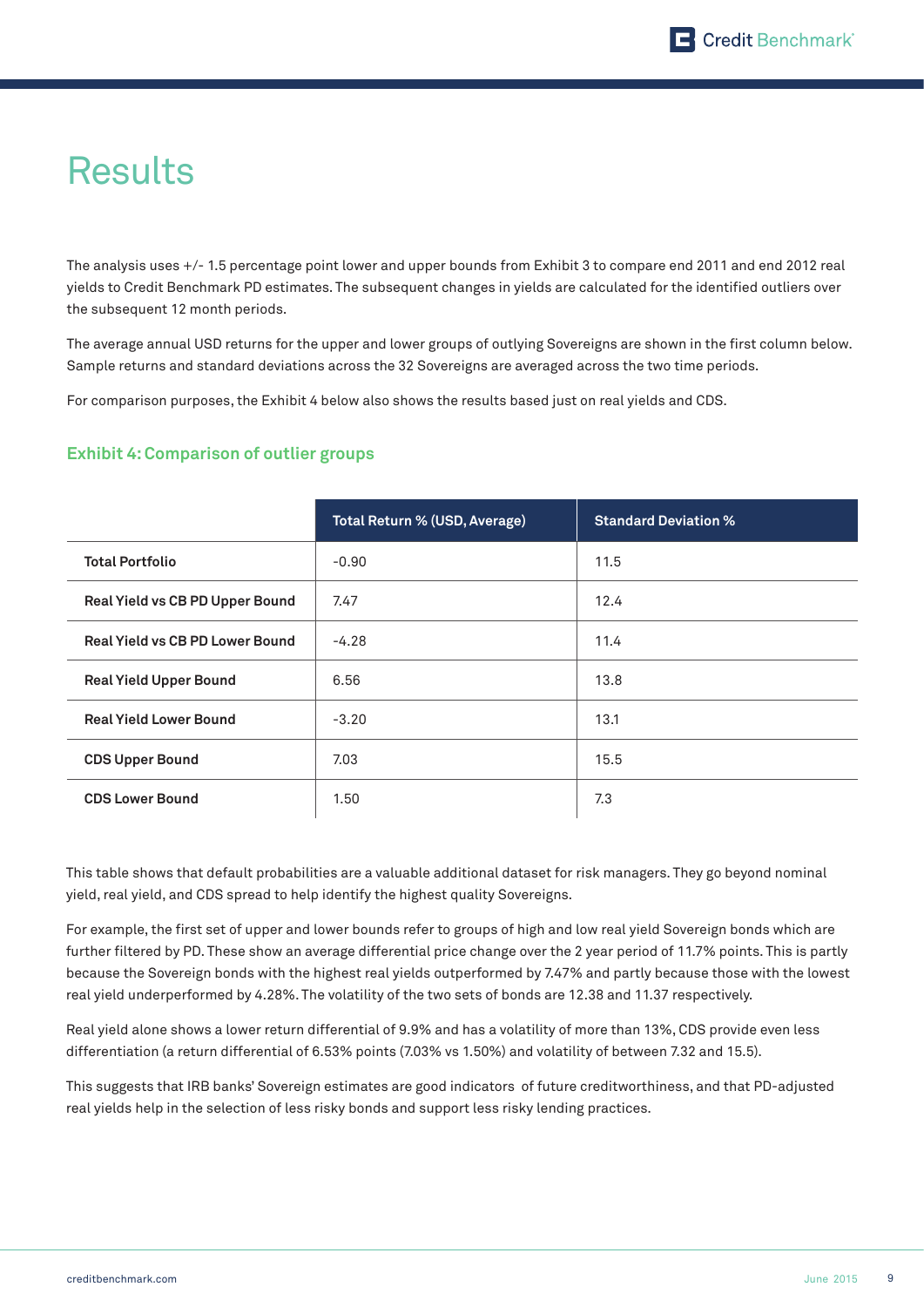# **Conclusions**

- › IRB bank data can be used to generate ratings for Sovereigns which are not rated by the main agencies.
- › IRB banks are often not aligned with Rating Agencies either showing a spread of rating views across banks for a single Sovereign, or a spread of ratings from agencies for Sovereigns which are viewed as being very similar by banks.
- › Credit Benchmark research also shows that, after adjusting yields for inflation, there remains a significant difference between Sovereign bond real yields - with much of this difference explained by perceptions of credit risk.
- › Over time, this difference is reflected in bond yields, as markets adjust to t h e changing perceptions of Sovereign credit risk.
- › IRB banks' Sovereign estimates are good indicators of future creditworthiness.
- > Analyzing forward looking consensus PDs, in conjunction with real Sovereign yields can provide useful signals to identify outliers, which in turn has implications for efficient bank and CCP risk management as well as collateral choices.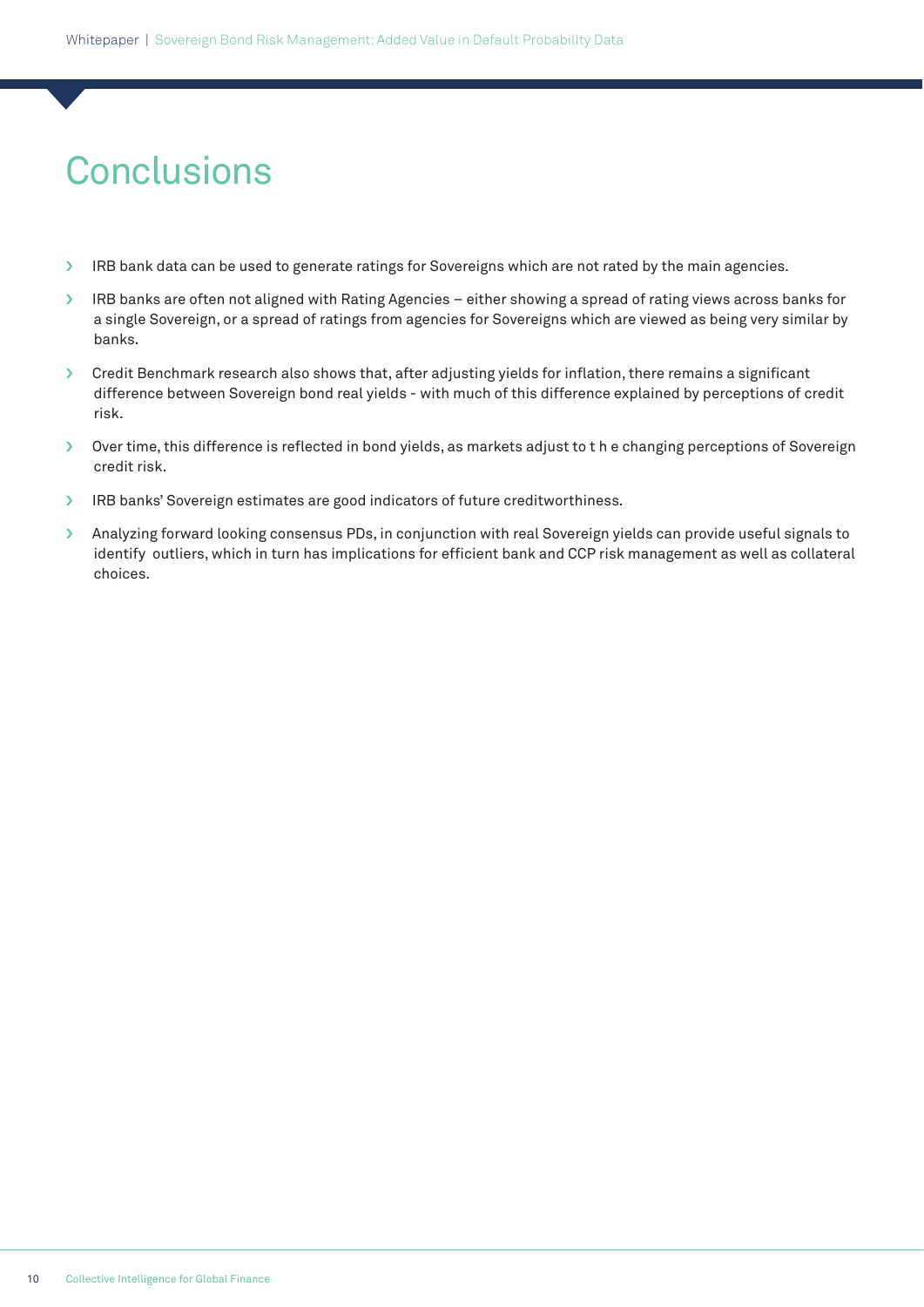### Collective Intelligence for Global Finance

Credit Benchmark is an entirely new source of data in credit risk. We pool PD and LGD estimates from IRB banks, allowing them to unlock the value of internal ratings efforts and view their own estimates in the context of a robust and incentive-aligned industry consensus. The resultant data supports banks' credit risk management activities at portfolio and individual entity level, as well as informing model validation and calibration. The Credit Benchmark model offers full coverage of the entities that matter to banks, extending beyond Sovereigns, banks and corporates into funds, Emerging markets and SMEs.

We have prepared this document solely for informational purposes. You should not definitely rely upon it or use it to form the basis for any decision, contract, commitment or action whatsoever, with respect to any proposed transaction or otherwise. You and your directors, officers, employees, agents and affiliates must hold this document and any oral information provided in connection with this document in strict confidence and may not communicate, reproduce, distribute or disclose it to any other person, or refer to it publicly, in whole or in part at any time except with our prior consent. If you are not the recipient of this document, please delete and destroy all copies immediately.

Neither we nor our affiliates, or our or their respective officers, employees or agents, make any representation or warranty, express or implied, in relation to the accuracy or completeness of the information contained in this document or any oral information provided in connection herewith, or any data it generates and accept no responsibility, obligation or liability (whether direct or indirect, in contract, tort or otherwise) in relation to any of such information. We and our affiliates and our and their respective officers, employees and agents expressly disclaim any and all liability which may be based on this document and any errors therein or omissions therefrom. Neither we nor any of our affiliates, or our or their respective officers, employees or agents, make any representation or warranty, express or implied, that any transaction has been or may be effected on the terms or in the manner stated in this document, or as to the achievement or reasonableness of future projections, management targets, estimates, prospects or returns, if any. Any views or terms contained herein are preliminary only, and are based on financial, economic, market and other conditions prevailing as of the date of this document and are therefore subject to change. We undertake no obligation to update any of the information contained in this document.

Credit Benchmark does not solicit any action based upon this report, which is not to be construed as an invitation to buy or sell any security or financial instrument. This report is not intended to provide personal investment advice and it does not take into account the investment objectives, financial situation and the particular needs of a particular person who may read this report.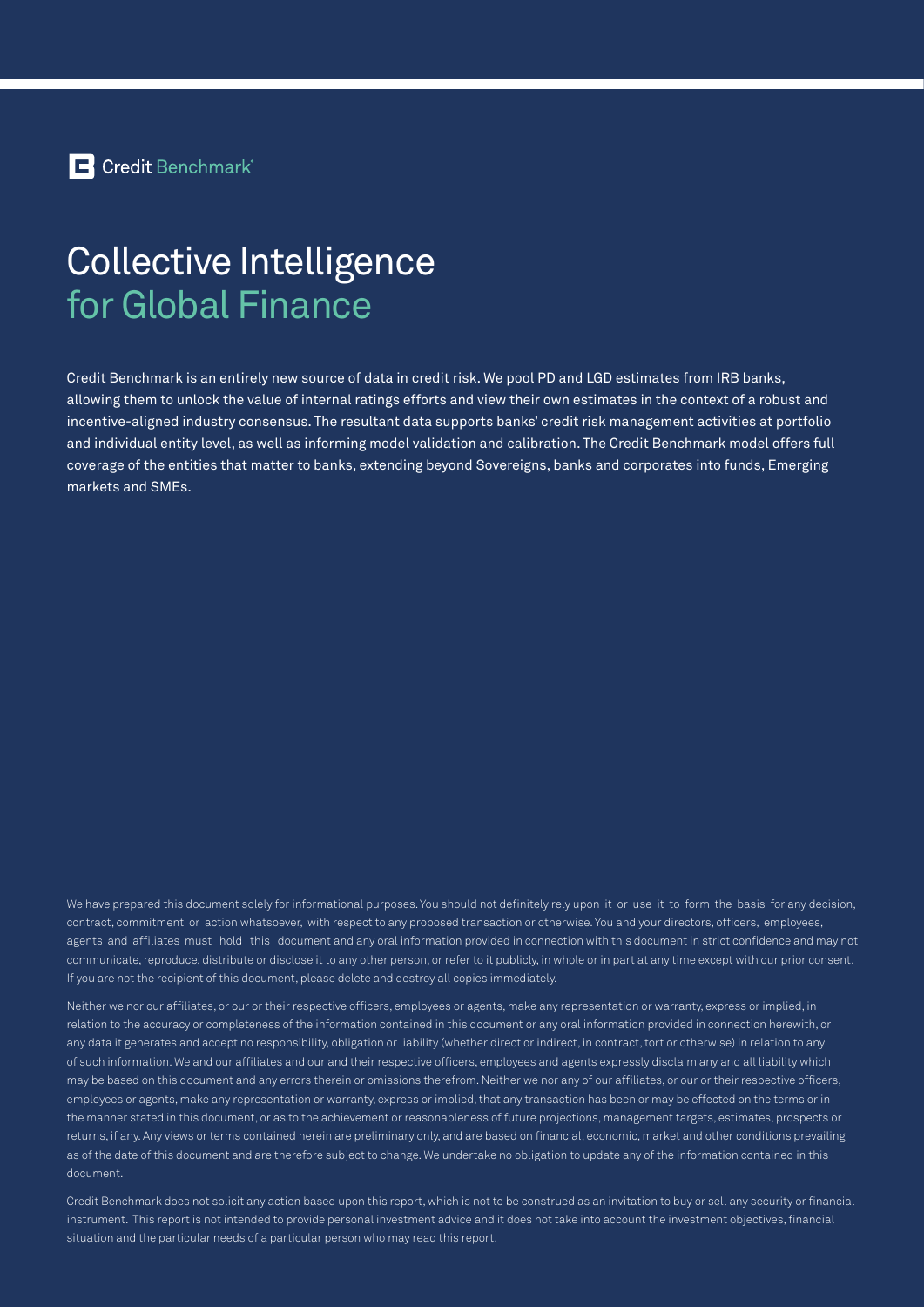Harry Chopra Chief Commercial Officer harry.chopra@creditbenchmark.com

Mahim Mehra Head of Business Development mahim.mehra@creditbenchmark.com

Head of Research david.carruthers@creditbenchmark.com